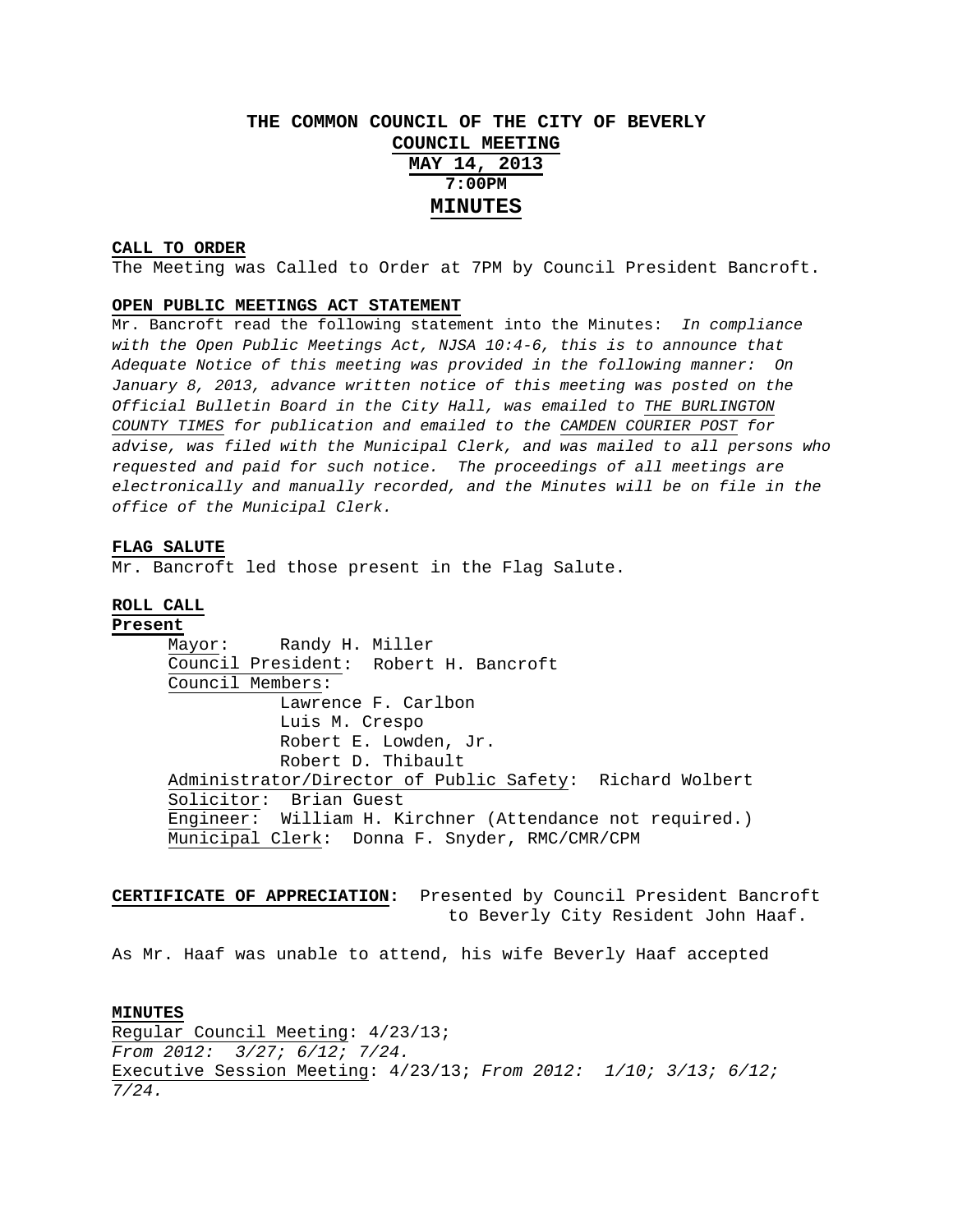The Regular Council Meeting Minutes from 4/23/13 were Approved as Submitted with a Motion by Lowden; Second by Thibault. Roll Call Vote – All Ayes. Motion Carried.

The Regular Council Meeting **2012** Minutes from 3/27, 6/12, and 7/24 were Accepted by Mr. Crespo and Mr. Thibault, as the only two currently seated Council Members who were seated in 2012.

Executive Session Minutes will be Motioned for Approval after review in Executive Session this evening.

#### **ORDINANCE 2013-5 – SECOND READING/PUBLIC HEARING**

An Ordinance amending Ordinance 2012-1 clarifying and establishing the Duties and Responsibilities of the Public Safety Director for the City of Beverly. Upon Second Reading/Public Hearing and clarification on the amendment by the Solicitor, Motion to Approve by Crespo; Second by Thibault. Roll Call Vote – All Ayes. Motion Carried.

#### **RESOLUTIONS:**

#### **RESOLUTION 2013-95A - CONSENT AGENDA**

# *For approval of Resolutions 2013-95, 96, 98, 99, 100, 101, and*

*102 by "Consent Agenda". Consent Agenda items are not individually discussed. A Resolution approving the "Consent Agenda" (which may or may not include the reading of the list of items appearing on the Consent Agenda) is Moved, Seconded, and Voted upon as one item by the Governing Body. If any discussion is requested on same, it is removed from the "Consent Agenda" to the Regular Agenda.* Motion to Approve by Lowden; Second by Crespo. All in Favor. Motion Carried.

#### **RESOLUTION 2013-95**

A Resolution for Route 130/Delaware River Corridor Municipalities to adopt in support of a Pedestrian and Bicycle Safety Study for the Highway.

# **RESOLUTION 2013-96**

A Resolution for a new Subordination Agreement for Beverly City property known as 519, 520, and 521 Third Street, Beverly, NJ 08010.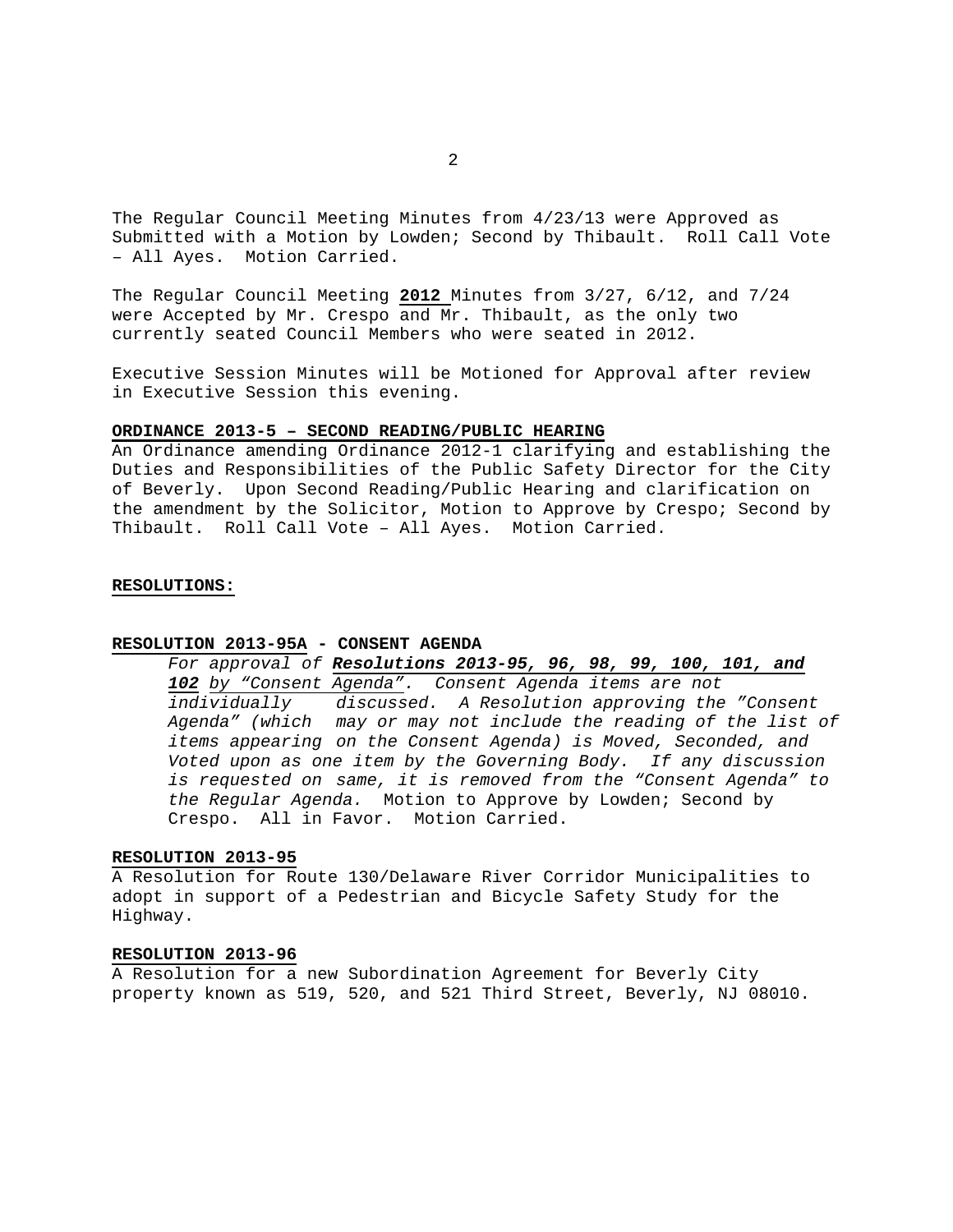#### **RESOLUTION 2013-98**

A Resolution Certifying Municipal Affordable Housing Trust Fund Status.

## **RESOLUTION 2013-99**

A Resolution authorizing a Handicapped Parking Space at 644 Manor Road, site inspection having been completed and all required paperwork in order.

#### **RESOLUTION 2013-100**

A Resolution opposing A-1196, in conjunction with the BURLCOMEL and NJ League of Municipalities, which would increase Worker's Compensation Benefits for Spouses of deceased Police Officers and Fire Fighters.

## **RESOLUTION 2013-101**

A Resolution opposing A-2756, in conjunction with the BURLCOMEL and NJ League of Municipalities, which creates a presumption that cancer and other diseases suffered by First Responders are caused by on the job exposure.

## **RESOLUTION 2013-102**

**A Resolution re-appointing** Sarah Richards **to** the Housing Authority **of the City of Beverly for a new five-year term effective June 1, 2013 through and including May 31, 2018.** 

**Motion to Approve Resolutions 2013-95, 96, 98, 99, 100, 101, and 102 By Lowden; Second by Thibault. Roll Call Vote – All Ayes, except Lowden-Abstain on 2013-102. Motion Carried** 

----------

#### **OLD BUSINESS:**

New Jersey American Water Company Waterfront Property. This topic is for Executive Session this evening.

Law and Ordinance Committee regarding Recodification. The Committee was reminded that it was imperative that they meet relative to the Recodification process currently underway.

### **NEW BUSINESS:**

Council's acceptance of the following Letters of Resignation: *~Patrolman Justin Zeuner (as of May 20, 2013)*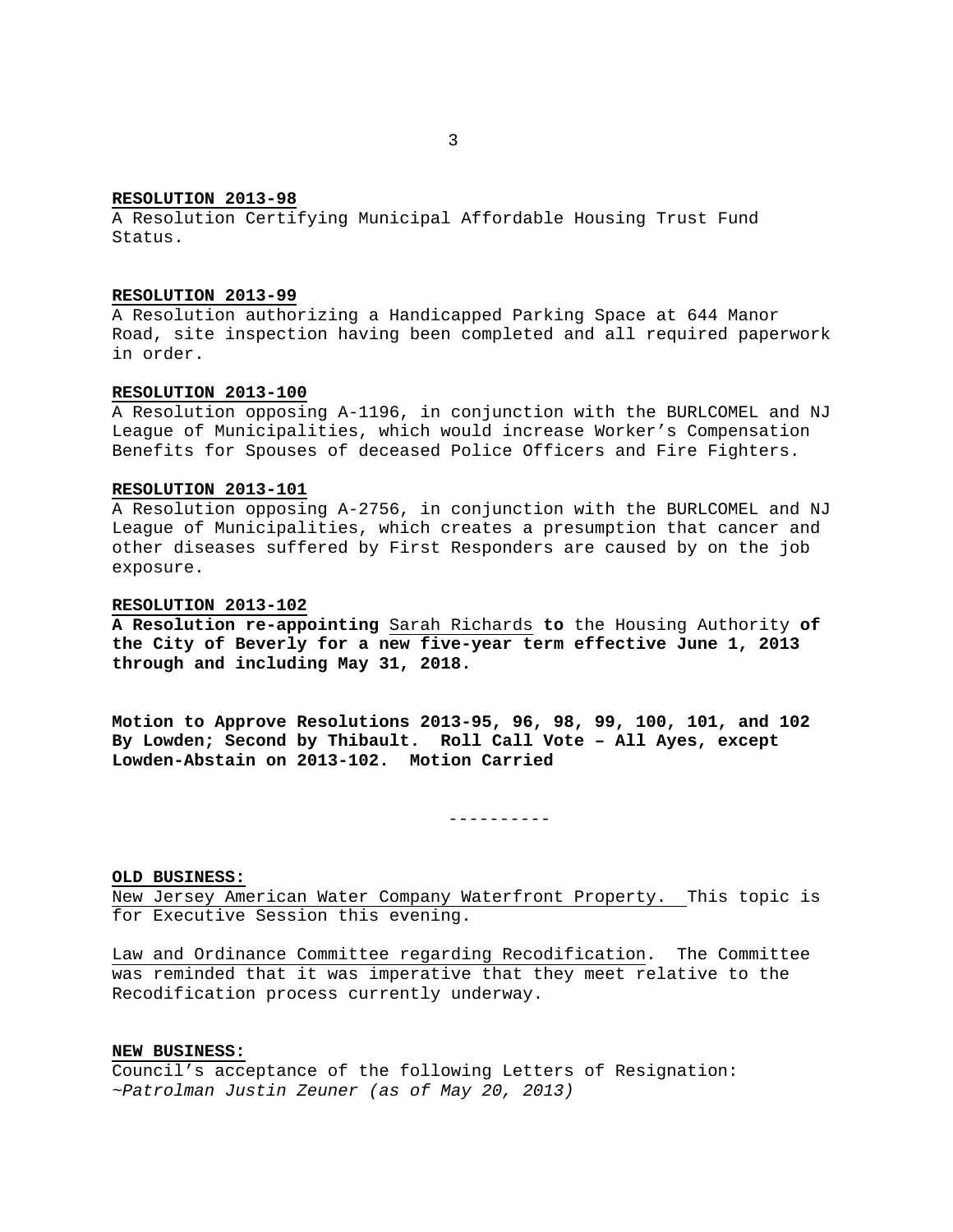*~Patrolman Robert J. Raditz (as of May 14, 2013) ~Detective Dean Allen (as of May 20, 2013)*

Motion to Approve the above Letters of Resignation made by Thibault; Second by Carlbon. Roll Call Vote – All Ayes, except Crespo-No. Motion Carried.

## **BILLS LIST**

Review of the 5/13/13 Bills List for approval. Motion to Approve by Lowden; Second by Thibault. Roll Call Vote – All Ayes. Motion Carried.

# **CORRESPONDENCE**

Mayor Miller read the following correspondence aloud. All correspondence will be handled/filed accordingly in the Office of the Municipal Clerk. ~Library "Mardi Gras" Information ~Early Voting Bill Vetoed by Governor. ~NJDEP Clean Communities Grant Award to Beverly City: \$5,383.46 ~NJDOT Fiscal Year 2013 Municipal Aid Program Award to Beverly City: \$200,000 for the Beverly City Road Improvement Project.

## **COMMENTS/REPORTS**

**Mayor** – Nothing additional at this time.

# **Council**

Mr. Thibault updated everyone on the Memorial Day Parade events for May 27, 2013. Relative to Economic Development, he stated that he has Executive Session material re Mr. Raia and COAH/RCA's. Additionally he stated that he had a status update with Mr. Wolbert re Beaunit Mills.

Mr. Carlbon reminded all re "Cleanup Day" on May 18, and stated that Volunteers are also needed to walk in the Parade. He also reminded all re the "Community Day" Fundraiser on 8/16/13, Camden Riversharks, 7:05PM. We have 100 tickets at \$12.00 each. There will be fireworks after the game. Tickets are available at City Hall or see Pat Pirylis.

Mr. Crespo questioned the Police Committee as to what the scheduling plan is now that three officers have resigned. Mr. Wolbert advised that there will be a bit of overtime, but he has reached out to the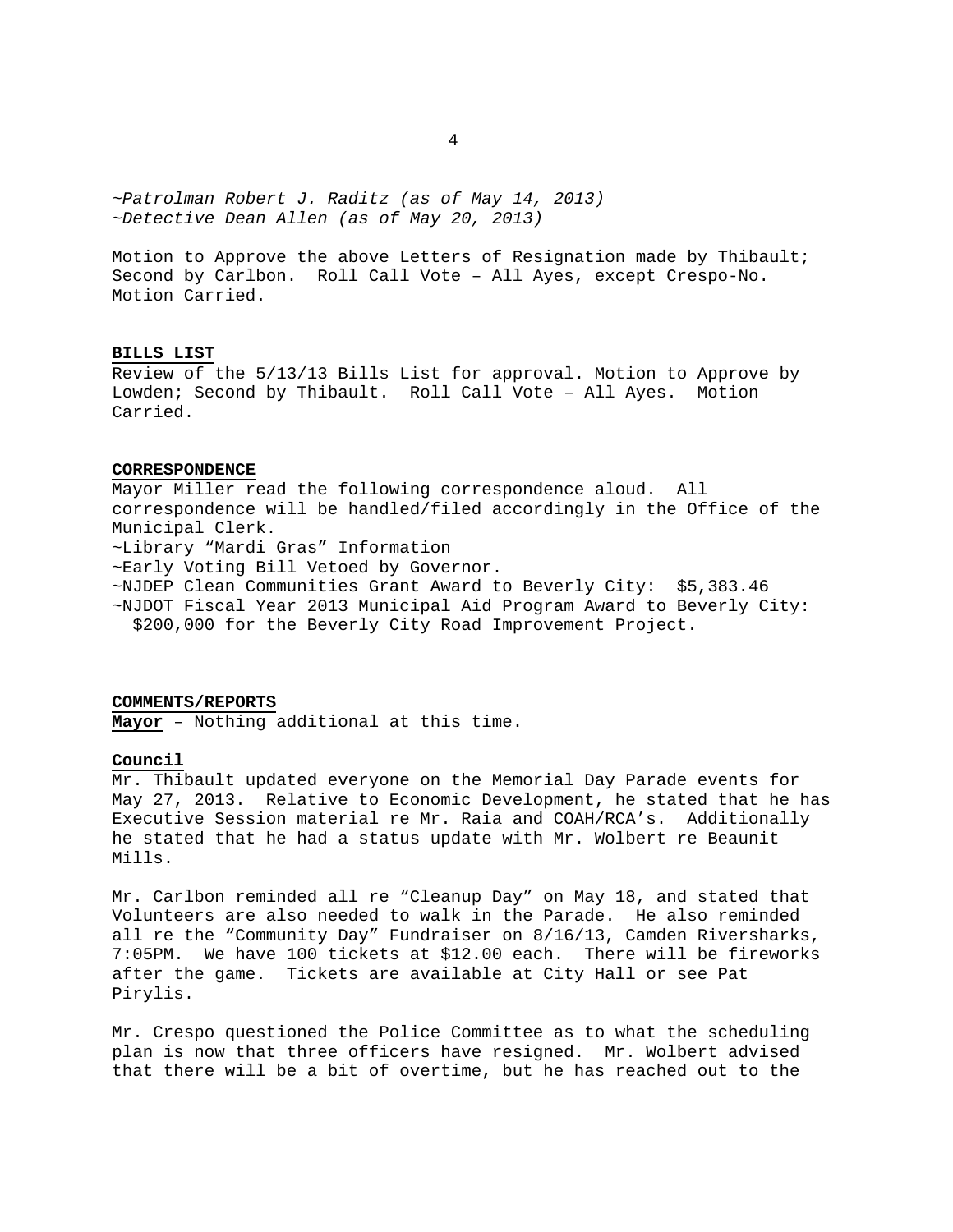County for support between 6P-Midnight at \$55.00 per hour. A Rice List has been obtained from Civil Service and notifications have gone out to submit resumes.

Mr. Lowden questioned re a late Train run on 8/16/13 for the Riversharks event. Mr. Thibault is waiting for a callback re same and

will advise. Mr. Lowden also advised that that notice has been received from the County re Animal Rabies Cases in New Jersey. He stated that there has been an increase of rabbits, raccoons, and fox down by the dunes, and stated that the Police should be called if anything is seen. Mr. Lowden advised that the BURLCOJIF Loss Control Report was received with an overall good report and with only a few minor issues for correction. Relative to recent COAH updates, the City never had a "Trust Fund, so there are no issues relative to same. The Solicitor interjected at this point that the Injunction went into effect today, i.e., the COAH issue is being held up in Court. Mr. Lowden advised that he will not be able to attend "Cleanup Day" as he will be attending the New Jersey  $23^{rd}$  in South Jersey. He will report next month on same.

#### **Administrator/Public Safety Director**

Mr. Wolbert read a Letter of Commendation for Officer Sean Mickle from Delanco's Police Chief for a job well done. Joint congratulations were expressed by Council for Officer Mickle's assistance to Delanco.

He reported that "Operation Take-Back" took in 15 pounds of prescription meds which were disposed of properly and given to the DEP for their proper disposal.

Street sweeping will take place on May 22, with a Rain Date of 5/23 for the Memorial Day Parade on May 27.

Mr. Wolbert advised that at the last Board of Education Meeting he was advised that the School has a mower that they are no longer using and would donate same to the City. Additionally, the City will get a copy of the School's Surplus Equipment List on a cooperative effort to keep costs down for the municipality.

The "Click It Or Ticket" grant will be submitted for next year. We will also be applying for cameras for all three vehicles; the Prosecutor's Office likes the Digital Format.

A special "Thank You" was given out to Resident Ryan Atkinson for spotting corrections on our Tonnage Grant. His assistance was much appreciated. Mr. Wolbert advised that he is working diligently on Property Maintenance issues, with a listing of 35 properties currently; calls are being made to the Banks re same.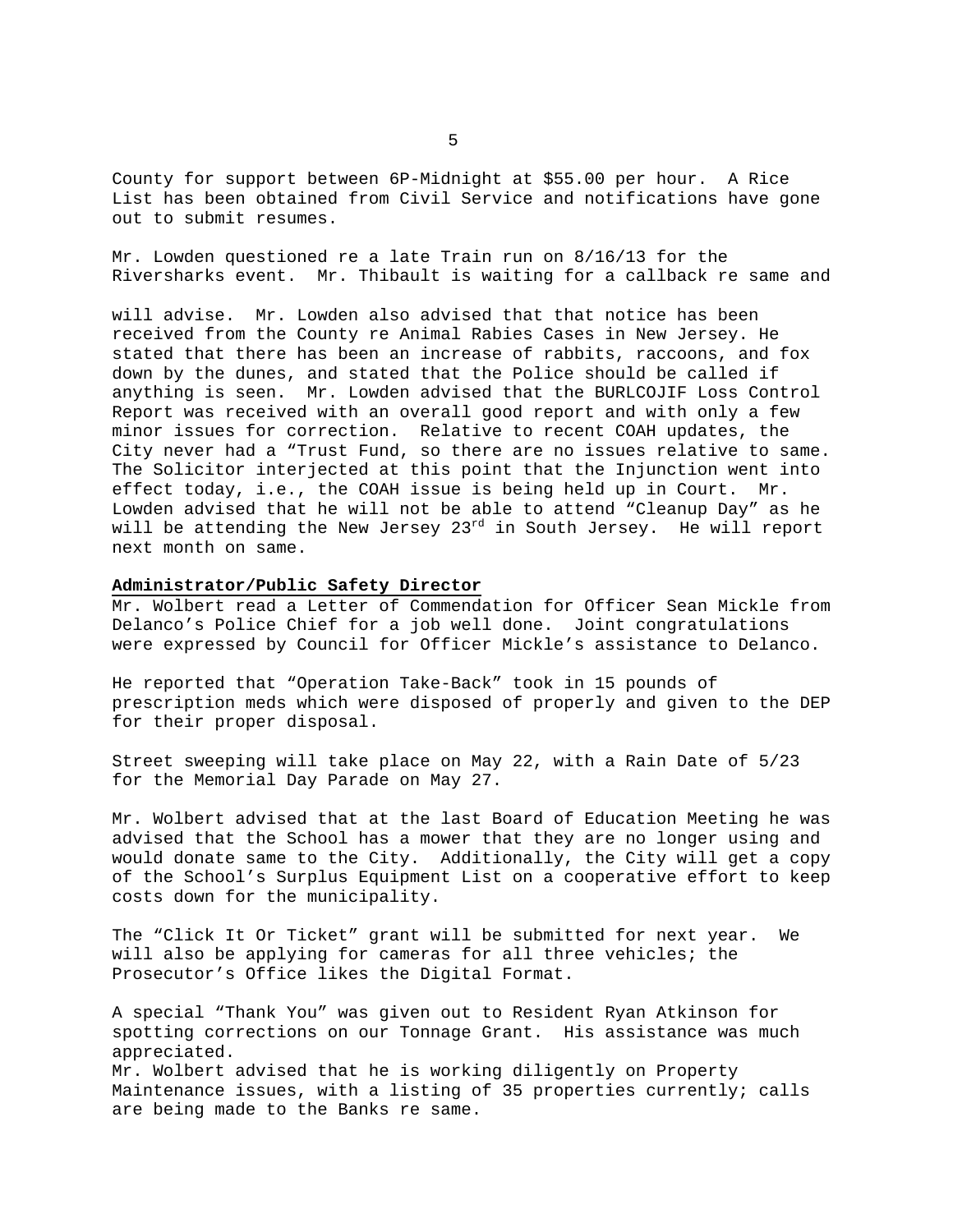A "Thank You" to Resident Ron Paice for info from Trenton re new Police vehicles.

Lastly, \$200,000 has been received for the 2013 Roads Program which will incorporate all of Nichols, Wheatley to the River; and Bentley before the School. This Grant will be in next year's Budget.

**Professionals** – comments for Executive Session.

# **Clerk**

Ms. Snyder gave a detailed update on the BURLCOJIF Planning Retreat that she attended as Safety Coordinator. Copies of the slide presentation were distributed to Council with specific notations on Sections II, IV, VIII, and IX.

She also advised re the April 17,2013 Safety Meeting which was attended by all Department reps, Mr. Wolbert, Council President Bancroft, Council Member Crespo, and Debby Schiffer, Wellness Program Director. She advised that wellness questionnaires were being tallied and once completed would be reviewed relative to putting together a wellness program for the employees utilizing some of the Safety Monies attained by the City from the JIF.

Ms. Snyder stated that she is working with a rep from Rite-Aid Drug Stores to hold a Flu Clinic for the City employees this coming August. She will keep Council apprised of same.

#### **PUBLIC COMMENT**

*This portion of the meeting provides the public with an opportunity to ask questions of City Council concerning the City, or to address questions to the Administrator/Director of Public Safety. Please state you name and address for the record.* 

Public Comment was had by Daughter of Resident Marian Dove, Ron Paice, and Paul Bush. Topics discussed included Tax Sale List concerns; Thank you to the City for the Basketball backboard being repaired; Updates from the EMT Squad relative to CPR training for residents w/photo ID (see flyers) – update on Defibrillator and employee training – Response time to Beverly now under 4 minutes.

**Linda Galella:** Pending Litigation, for Executive Session.